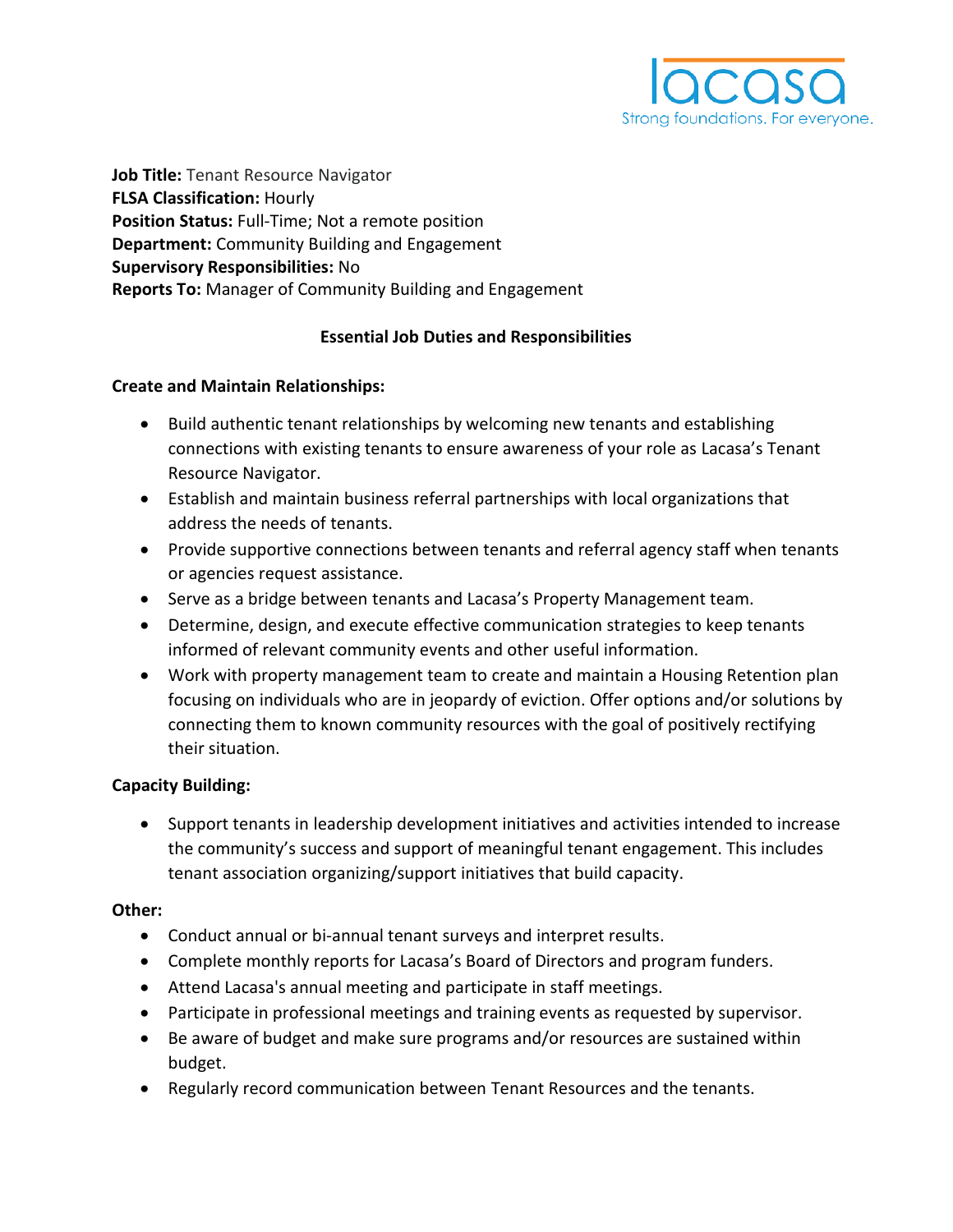

# **Qualifications**

#### **Education:**

• Bachelor's degree in social work, sociology, psychology, or related field; OR 2-4 years of experience and/or training in community development, social services, or related field; OR equivalent combination of education and experience required.

### **Experience:**

- Two years or more experience in tenant resource navigating, community organizing, community planning, and/or community relations.
- Prior cross-cultural customer service experience.
- Experience facilitating discussions and mediating conflict.
- Strong written and verbal communication skills in both English and Spanish (preferred). Ability to effectively present information in writing including creating original materials.

### **Performance Factors:**

- High level of maturity and leadership with the ability to bring people together with a unifying focus.
- Excellent interpersonal skills and demonstrated ability to interact positively with the community and colleagues that may be from diverse cultures, multiple perspectives, and competing needs.
- Demonstrate a commitment to recognizing tenants' knowledge and experience as a valuable resource.
- The ability to collaborative with groups while developing and implementing projects but also can work independently and prioritize and execute on multiple assignments.
- Dependable team player passionate about Lacasa's mission.
- Flexibility to adapt and respond when necessary.
- Extremely organized and thorough follow through.
- Residency in Elkhart County.

# **Working Conditions**

- Ability to work under time constraints on a variety of projects and tasks.
- Accepts moderate noise (i.e., business office equipment and surrounding noises traffic).
- Ability to remain at a computer terminal for an extended period.
- Available to work some weekends and evenings, as necessary.
- Willingness to regularly travel throughout the county, and periodically elsewhere for training. Must provide a personal vehicle with adequate vehicle liability insurance.